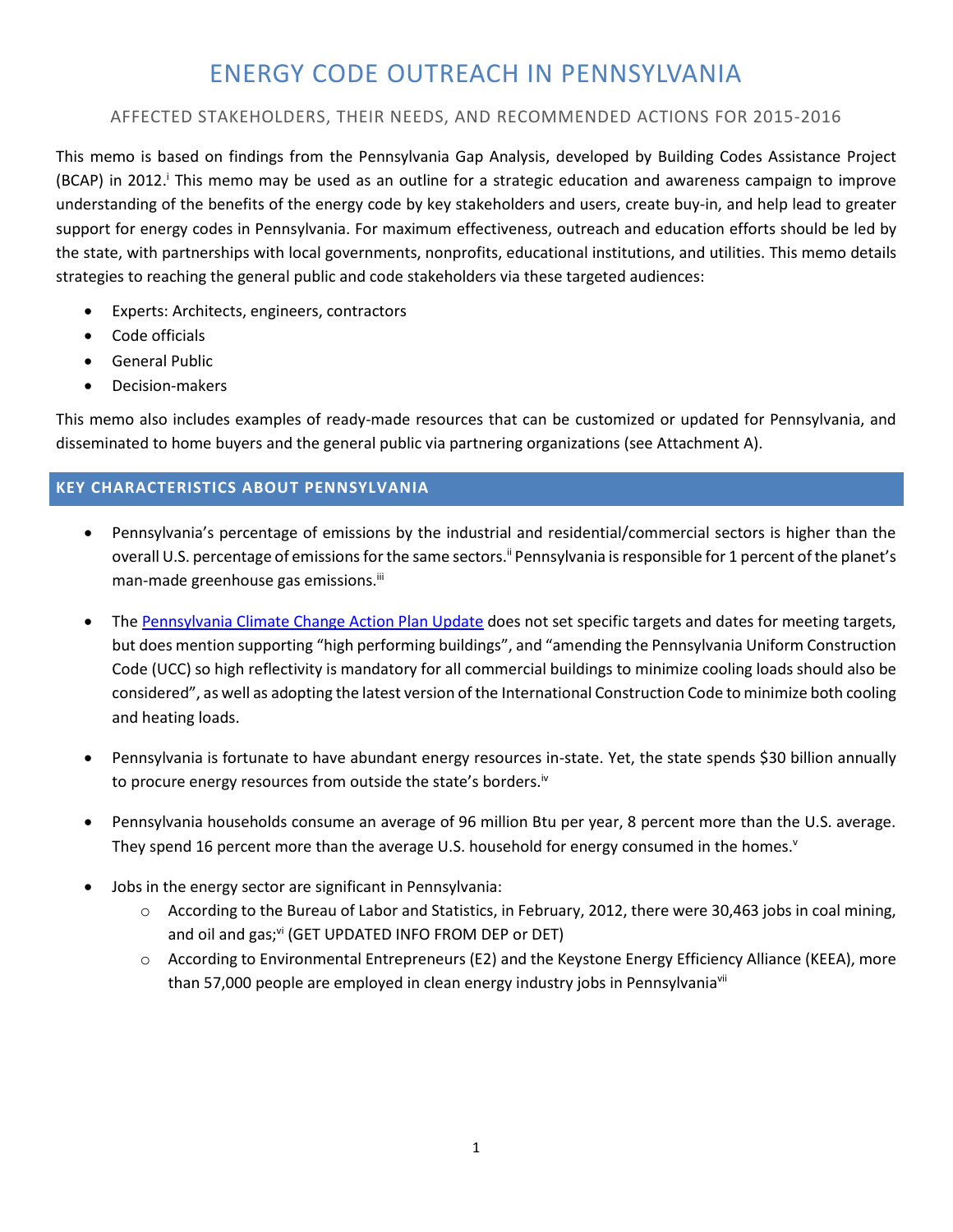#### **TARGET AUDIENCE: ARCHITECTS, ENGINEERS AND CONTRACTORS**

#### **Rationale for targeting this audience**

 $\overline{a}$ 

As the first line of interaction with code-users, architects, engineers and builders are uniquely poised to influence the inclusion and priority given to the energy efficiency of new structures before they are built. Licensed by the Commonwealth of Pennsylvania to protect the health, safety and welfare of Pennsylvania's citizens, architects and engineers are the professionals responsible for compliance with the Uniform Construction Code, including the energy code, in all commercial and some residential buildings. It is critical that architects and engineers have the know-how, resources, and support necessary to make informed design decisions regarding energy efficiency for every new construction and major renovation project undertaken. Currently, Pennsylvania does not require continuing education for architects, but it is required for engineers. The Commonwealth of Pennsylvania currently has no licensure or certification requirements for most construction contractors.<sup>1</sup>

PSD Consulting - a collaborative participant- has funding from the U.S. Department of Energy to assess energy code compliance in single family residential construction in Pennsylvania, and to implement various interventions to increase compliance over a two year period. Some of PSD's proposed interventions include: Conducting focus groups (including code officials, builders, design professionals, third party inspectors, utilities and public utility personnel); traditional inclass training and webinars; providing vouchers to builders for energy code compliance consulting at the time of pulling permits (using HERS Raters to provide the compliance consulting); engaging circuit riders to visit code offices around the state and provide specialized training, (focusing on the 15 Metropolitan Statistical Areas in Pennsylvania). The Collaborative will coordinate outreach efforts with PSD's work.

## **Strategy: Determine architect's and engineer's needs and provide support**

- 1. Work with the American Institute of Architecture (AIA) Pennsylvania and the Pennsylvania Society of Professional Engineers (PSPE) to determine needs and identify opportunities for ongoing training, technical assistance, and other support. Consider initiating a survey to AIA and PSPE members to:
	- a. Better understand their attitudes and awareness of the energy code: perceived and real barriers; and the best ways to increase the priority they give to the energy code.
	- b. Identify their needs (training, tools, resources, support from state or other entity, etc).
	- c. Identify the parts of the UCC are particularly confusing; and the best way to provide clarifying specialized education to these audiences.
- 2. Initiate energy code presentations at regularly scheduled AIA or PSPE events, meetings, and conferences.
- 3. Support AIA PA in their efforts to require architects to obtain continuing education credits to maintain licensure in the state of Pennsylvania. For example, following an initial licensure, architects should be required to uphold their license by obtaining CEUs, including at some education on the energy code.
- 4. Follow through with findings, which may include offering better and more frequent free training, readymade inspection resources, plan review assistance, an Energy Code Ambassador Program for Architects, or other support as determined.

<sup>&</sup>lt;sup>1</sup>[http://www.portal.state.pa.us/portal/server.pt/community/uniform\\_construction\\_code/10524/contractor\\_licensing/553817](http://www.portal.state.pa.us/portal/server.pt/community/uniform_construction_code/10524/contractor_licensing/553817)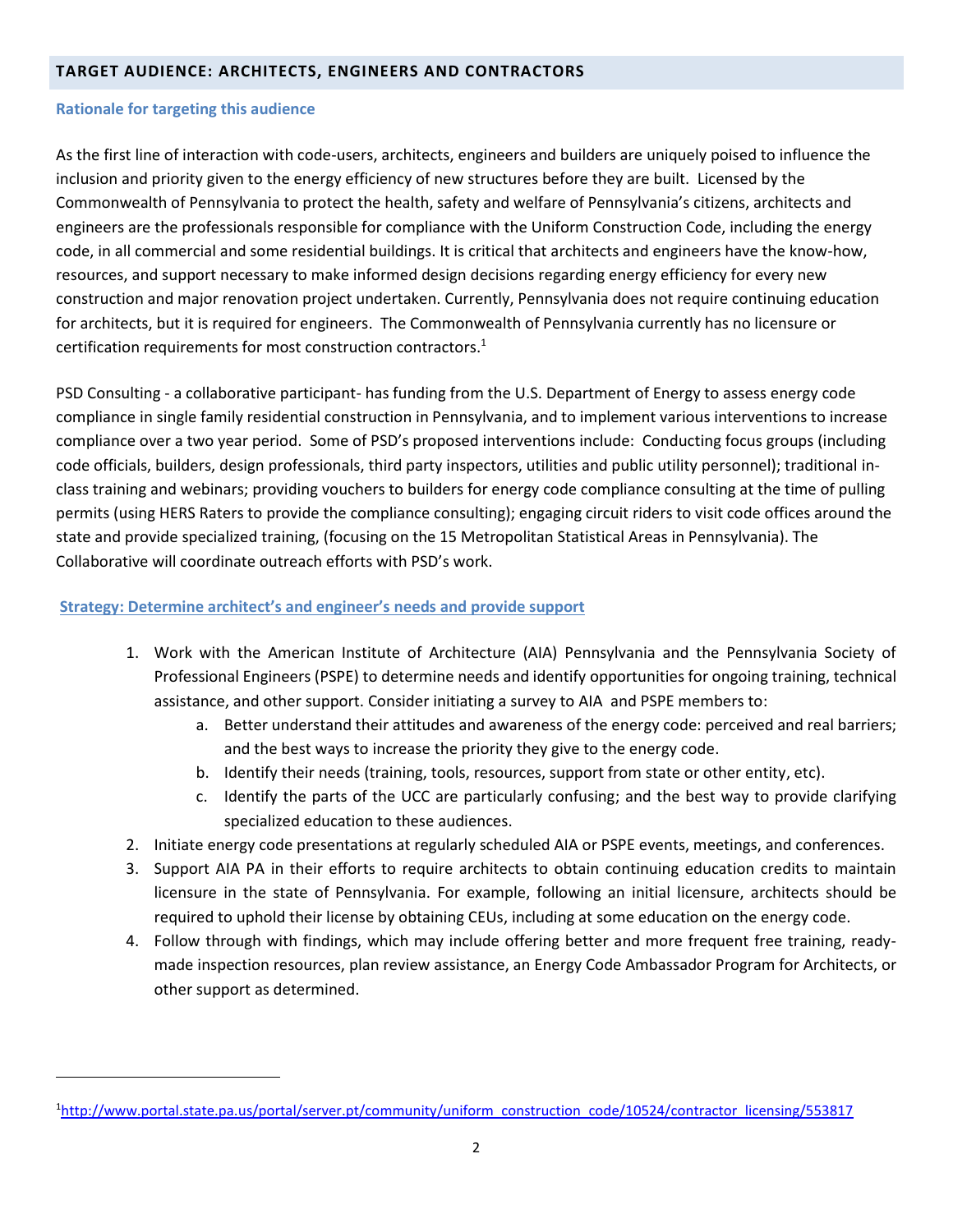#### **TARGET AUDIENCE: CODE OFFICIALS, INCLUDING LOCAL INSPECTION DEPARTMENTS AND THEIR SUBS**

#### **Rationale for targeting this audience**

The extent to which local jurisdictions engage in outreach activities varies widely across the state. Most jurisdictions do not have explicit efforts to promote the energy code, either to consumers or industry professionals. Many code officials have limited experience or technical knowledge in the enforcement of the energy code, and many building department resources have been stretched thin; many employ third-party agencies ("TPAs") to carry out plan review and inspection services.

The Collaborative hopes to glean additional insights from PSD's survey to code officials and the construction industry, and to incorporate that information info forming messaging that resonates with audiences targeted for outreach. As mentioned in the previous section, the Collaborative will coordinate efforts with PSD Consulting, as they reach out to code officials and the construction industry. In addition, the Collaborative will consider the feasibility of institutionalizing regional peer-to-peer support for local code officials via an Energy Code Ambassador Program in Pennsylvania.

# **Strategy 1: Institutionalize regional peer-to-peer support for code officials / Launch an Energy Code Ambassador Program (ECAP)**

The Energy Code Ambassador Program trains local code officials on the particulars of the energy code and equips them to support their peer code enforcement professionals. ECAP leverages the expertise of existing code officials who have an interest in improving energy code compliance and enforcement, and provides them with recognition of their expertise, and a formal way to share their knowledge. As code officials with the authority to enforce codes, Energy Code Ambassadors possess unique credibility and a local presence unmatched by other trainers. Ambassadors are positioned as local "go-to" resources for code adoption and implementation initiatives. In addition to providing support to neighboring communities, they may present at government hearings, International Code Council (ICC) meetings, state and regional conferences. Since every code training or technical interchange represents an opportunity for advocating on the issues of energy efficiency and codes, they receive targeted training on effective advocacy strategies and tactics.

*Example: In Ohio, Energy Code Ambassadors were provided paid honoraria for outreach to neighboring jurisdictions. Over the winter of 2013-2014, they educated more than 650 of their peer code officials in Ohio.*

## **TARGET AUDIENCE: GENERAL PUBLIC AND HOME BUYERS**

#### **Rationale for targeting this audience**

Engaging the public as advocates for energy codes provides needed support for policy-makers to counter arguments against codes. Ultimately, builders will supply what the public demands. More public outreach will raise awareness of the benefits of energy codes and will build vital support for moving energy codes forward. Most buyers assume that a new home is energy efficient simply because it is new; they aren't aware of the issues with energy code compliance and enforcement. See Attachment A for examples of ready-made consumer resources and partners that could immediately help disseminate resources to their members and connections. In addition, a public awareness campaign could include the following outreach strategies.

#### **Strategy 1: Conduct a consumer survey to gauge Pennsylvania attitudes and awareness**

Using the ready-made BCAP consumer survey as a starting point (the state of Idaho recently used it for a state energy code consumer survey), conduct a survey of Pennsylvania home buyers to determine their specific attitudes and awareness regarding energy codes for the state. See *LINK HERE* for an overview of three recent consumer surveys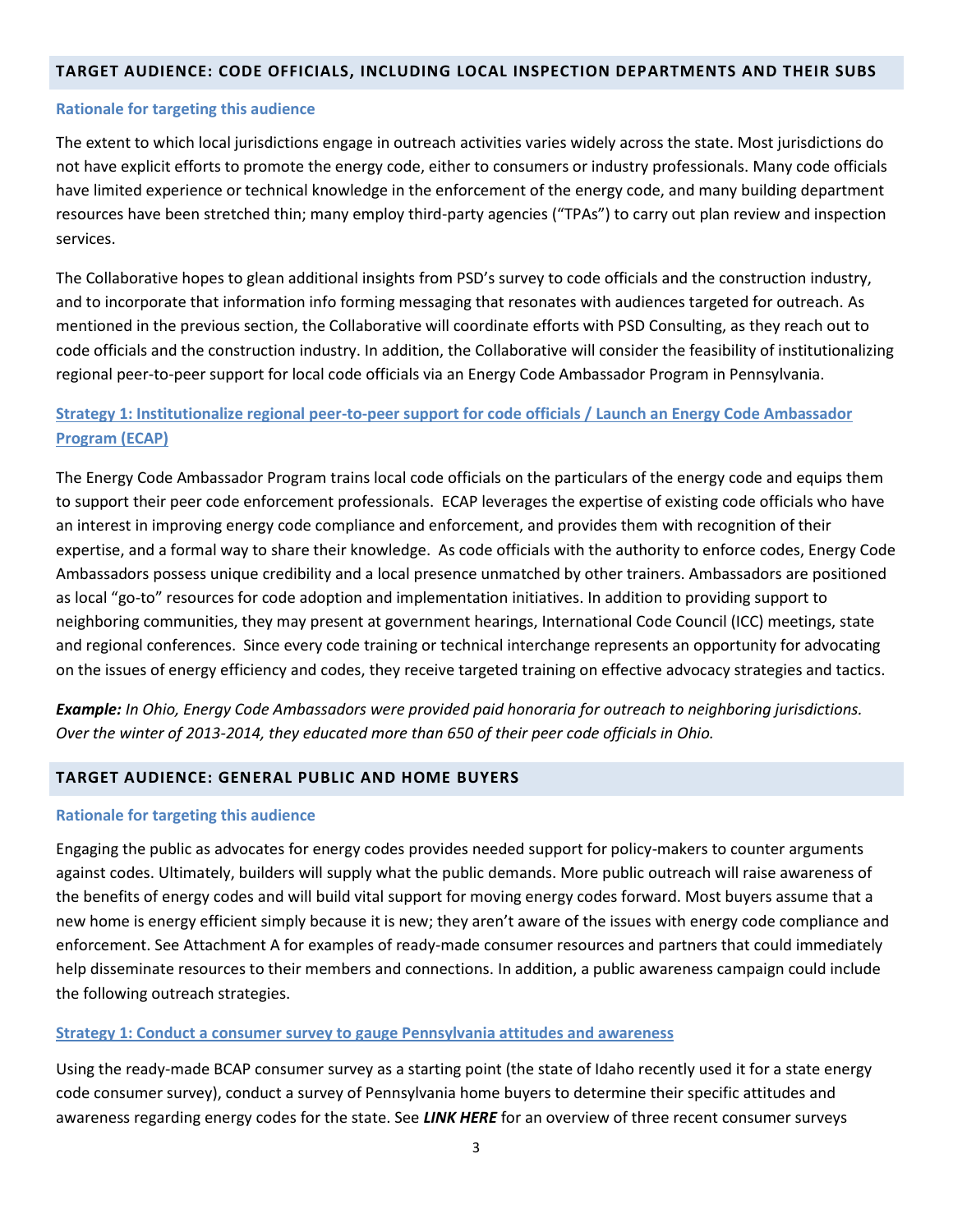conducted by BCAP/Consumers Union, the National Association of Home Builders, and the state of Idaho. The insights gleaned from the survey can be used to inform the following strategies.

# **Strategy 2: Print Media (articles in newspapers, magazines, and newsletters)**

Reporters for print media are always looking for new, interesting, and compelling stories with great visuals. Energy code related stories can earn free media coverage when pitched the right way. Create a one-page media backgrounder to communicate the benefits of energy codes. Compose compelling stories, such as:

- Comparison of energy bills between a building built to new code compared to an older one
- How energy codes help to reduce the strain on an aging utility infrastructure
- PA's energy code compared to other states (potentially work with PSD to publicize results of their work)
- PA's actual compliance rates compared to perceived rates
- Energy codes help keep energy rates low by reducing need to build new power plants

# *Examples: ["Outdated Energy Codes Lead to Uncomfortable Homes"](http://www.ksl.com/index.php?nid=148&sid=14492845) and http://bcap-ocean.org/news/2011/ august/25/utah-media-outlets-draw-attention-energy-codes*

## **Strategy: TV and Radio Stories**

Likewise, reporters for TV and radio media should be pitched for compelling stories with great visuals.

# *Example from Utah: http://www.ksl.com/?nid=148&sid=16538519*

## **Strategy: Meet with Editorial Boards; Submit Editorials**

In addition to articles, news outlets typically include an editorial section to publish reader's thoughts/opinions. Editorial boards determine and write the paper's (or magazine's) official position on issues. Meeting with newspaper or magazine editorial boards to inform them about the importance of energy codes is a low-cost activity that can increase the changes of getting an editorial about the energy code published. Subsequent to the meetings, key community members should submit editorials.

# *Example from the Atlanta Journal-Constitution: http://atlantaforward.blog.ajc.com/2014/12/31/efficiencies-paydividends-high-tech-wood/*

## **Strategy: TV and Radio Media Tours with Energy Expert**

One way to gain media exposure is to pitch interviews with an energy code spokesperson who can convey a specific message. The spokesperson would be interviewed by local TV and radio news outlets in a specified time period. Planning to conduct multiple interviews over one or two days makes pitching the story appear timely and newsworthy, especially if you plan it in advance of an upcoming key meeting or other important date (such as an important state meeting, regional energy rate hike, or even energy awareness month in October or building safety month in May).

## **Strategy: Public Service Advertisements (PSAs)**

PSAs are advertisements that run during free placements in unsold advertising space. PSAs can be created in any format that regular ads come in: TV, radio, Internet, billboards, and print (for newspapers, magazines). The cost of creating a PSA depends on the type of ad you create and the design costs. For example, an in-house black and white print ad costs much less than a professionally designed full-color ad; a TV ad is significantly more expensive than a radio ad. Free placements are not guaranteed and there's lots of competition for unsold ad space from other good causes.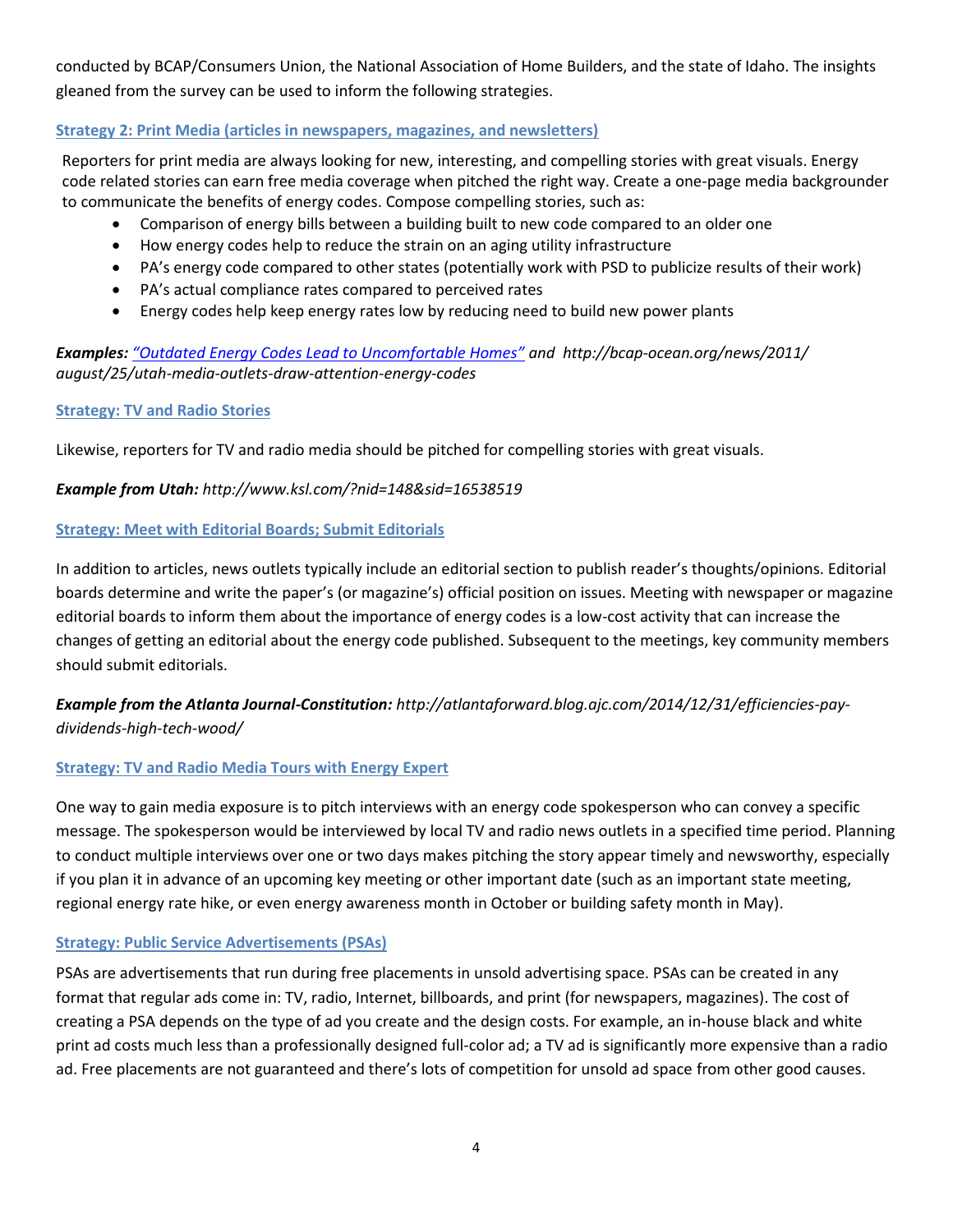#### **TARGET AUDIENCE: DECISION-MAKERS**

#### **Rationale for targeting this audience**

It is imperative that individuals in decision-making roles are knowledgeable about the energy code and potential issues with it. We have heard from PECC members that most local officials are unaware of the benefits of the energy code, and some local government officials are actively discouraging code officials from enforcement of the energy code.

#### **Strategy 1: Outreach to Local Government leaders**

The Energy Codes Collaborative could host a special tour of an unfinished home or building for decision-makers and political leaders. They could be invited to a "Breakfast Construction Tour" where they would be given a tour through an unfished home or building, led by a knowledgeable building science professional, code official, or energy rater. The tour would be arranged so that they would view specific key code provision demo areas, such as insulation, air sealing, windows, HVAC, and even see a blower door demo. The tour could include signage with facts about the energy code, photos of "correct" and "incorrect" applications of specific provisions in the code, and the resulting impact of not adhering to code requirements. Tour participants would enjoy a simple breakfast while reviewing a fact sheet on Pennsylvania's code, and leave with a deeper understanding of the practical and political implications of their decisions.

## **POSSIBLE MESSAGING**

Energy efficiency measures and development can help retain dollars in-state, strengthen local economies, generate more jobs, and improve the living standards of Pennsylvania families. By reducing the energy demand in buildings, energy codes can be effective instruments in Pennsylvania's policy toolbox. Energy codes:

- Decrease peak energy demand, mitigating the construction of expensive new power plants;
- Reduce greenhouse gas emissions and air and water pollution;
- Increase the reliability of the commonwealth's infrastructure, as lowered demand reduces stress on an aging energy grid system.

The Collaborative hopes to glean additional insights from PSD's survey to code officials and the construction industry, and to incorporate that information into forming messaging that resonates with the audiences targeted for outreach.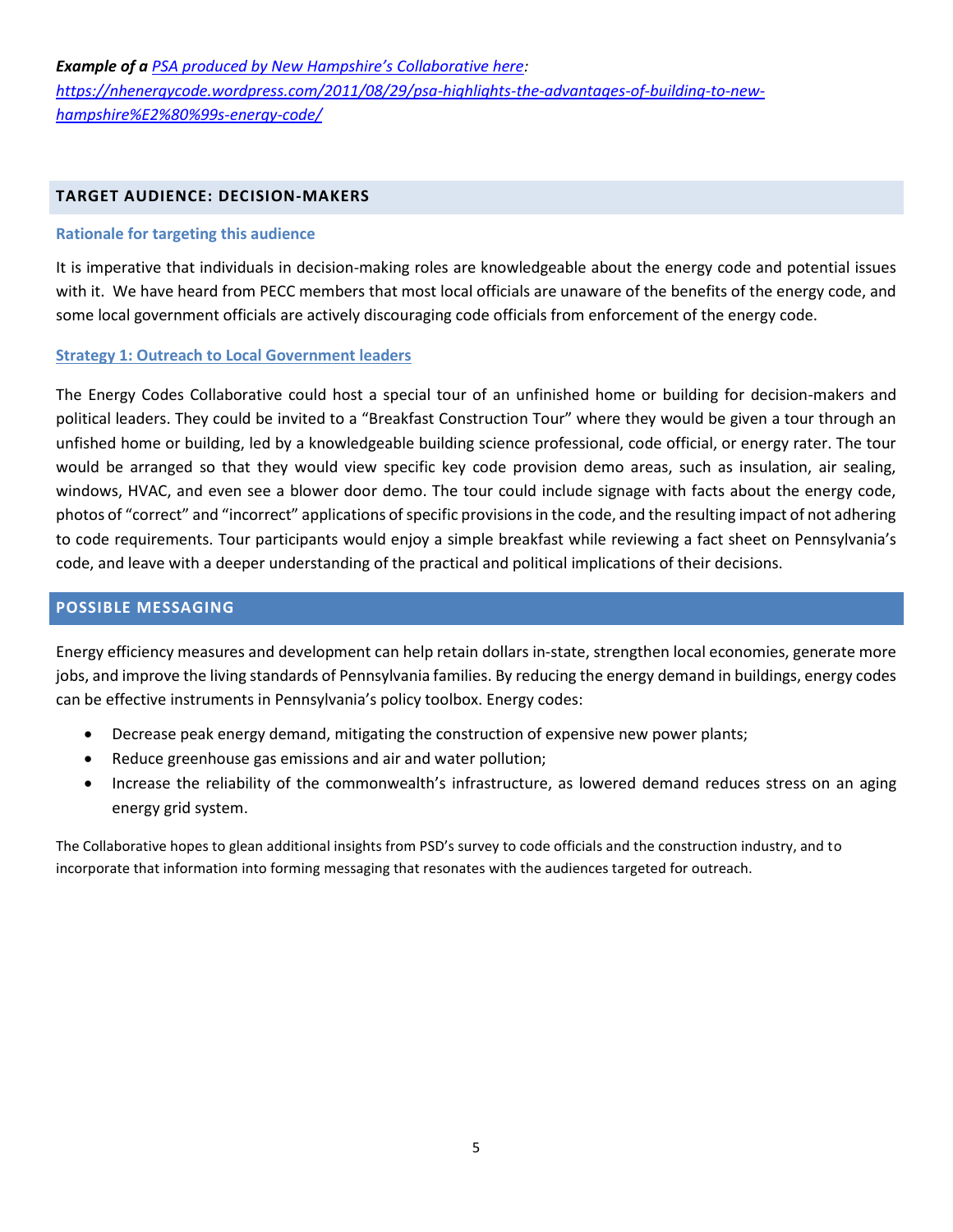# **ATTACHMENT A: EXISTING OUTREACH RESOURCES**

Several existing resources can be customized for Pennsylvania to support the strategies presented in this memo. Collaborative members and other organizations could disseminate these resources to their audiences. These groups may include the ACTION-Housing Green, Western PA Energy Conservation Collaborative, American Institute of Architects Pennsylvania, Habitat for Humanity of PA, Central Pennsylvania Chapter, USGBC, PA League of Cities & Municipalities (PLCM), and Northeast Energy Efficiency Partnerships (NEEP), Governor's Green Government Council, ICLEI, and the Pennsylvania Association of Realtors. Some resources are summarized below.

**[Homeowner Checklist:](http://energycodesocean.org/resource/consumer-energy-code-checklist-pennsylvania)** This checklist helps you spot check for compliance with the 2009 Uniform Construction Code (UCC). While it does not include every requirement, this checklist will help you assess a home and make an informed decision about the quality of construction and efficiency of a home.



**[Homeowner Guide:](http://energycodesocean.org/sites/default/files/resources/Consumer%20Long%20Guide%20Pennsylvania.pdf)** This checklist does not cover every aspect of the energy code, but looks at the requirements that are easiest to understand and see in a home after construction is complete. With the information below, a consumer can determine whether a new home likely meets the energy code or what upgrades may be needed when renovating an existing home.